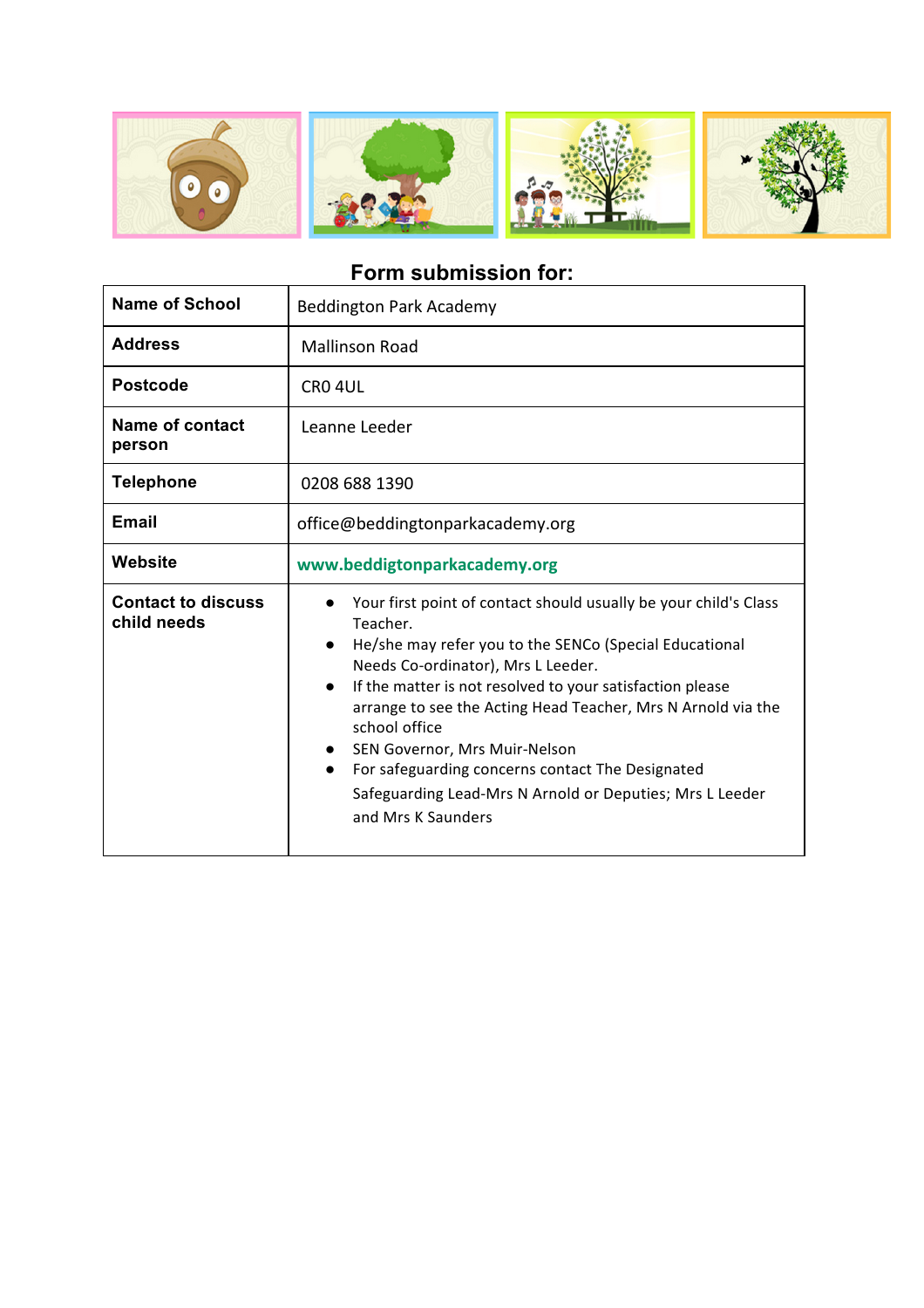| <b>Assessing children</b>              | Children are kept informed; they receive regular feedback<br>about their work and/or social development and are able to say<br>what there personal outcome targets are. Children respond to<br>their green marking comments indicating their next steps.<br>Ongoing, daily (formative) assessments by the class teacher<br>"Early Years Outcomes" assessments for pupils in the<br>Early Years and Foundation Department (EYFS)<br>"Learning Journeys" (EYFS) A folder showing the child's<br>progress, achievements and attainment through Nursery<br>and Reception classes.<br>Standard Assessment Tasks (Y1-Y6)<br>"Provision Map" recording additional assessments<br>$\bullet$<br>before, mid-term and after every intervention.<br>Termly Assessment meetings with SLT and class teacher to<br>review class achievement, progress and make strategic plans in<br>meeting individual needs. |
|----------------------------------------|--------------------------------------------------------------------------------------------------------------------------------------------------------------------------------------------------------------------------------------------------------------------------------------------------------------------------------------------------------------------------------------------------------------------------------------------------------------------------------------------------------------------------------------------------------------------------------------------------------------------------------------------------------------------------------------------------------------------------------------------------------------------------------------------------------------------------------------------------------------------------------------------------|
| <b>Informing parents</b><br>and carers | If your child is receiving special educational needs support, you<br>will meet termly to review the additional support your child<br>receives and set new personal outcomes.<br>Annual School Reports are sent home in July for parents<br>Opportunities for parents/carers to be governors or a<br>"Friend of Beddington Park"<br>Informal meetings by appointment<br><b>Termly Parents Evenings</b><br>$\bullet$<br>Additionally if your child has an EHCP you will meet every<br>six to twelve months with all the professionals involved<br>in your child's care.                                                                                                                                                                                                                                                                                                                            |
| <b>Updates on</b><br>progress          | Parents are invited to parents' meetings termly to discuss<br>progress, achievements and next steps for their child.<br>Personal Outcomes are shared with the parents and children.<br>Annual School Reports are sent home in July for parents.                                                                                                                                                                                                                                                                                                                                                                                                                                                                                                                                                                                                                                                  |
| If a child is not<br>making progress   | Continuous progress meetings will take place for children who<br>$\bullet$<br>are making less than expected progress.<br>Additional school interventions/boosters targeted at focused<br>areas.<br>Possible referral to external agencies (see later) and<br>where appropriate, parent meetings with the agency.                                                                                                                                                                                                                                                                                                                                                                                                                                                                                                                                                                                 |
| <b>Curriculum</b>                      | The National Curriculum implemented for all pupils from<br>$\bullet$<br>September 2014 for Key Stage One and Two.<br>The Early Years Foundation Stage curriculum sets out the<br>anticipated learning for Nursery and Reception children.<br>Year groups plan together to ensure learning is accessible to all<br>learners.<br>The subject leader ensures coverage of the National Curriculum<br>across the school.<br>Where possible cross curricular links are explored through the                                                                                                                                                                                                                                                                                                                                                                                                            |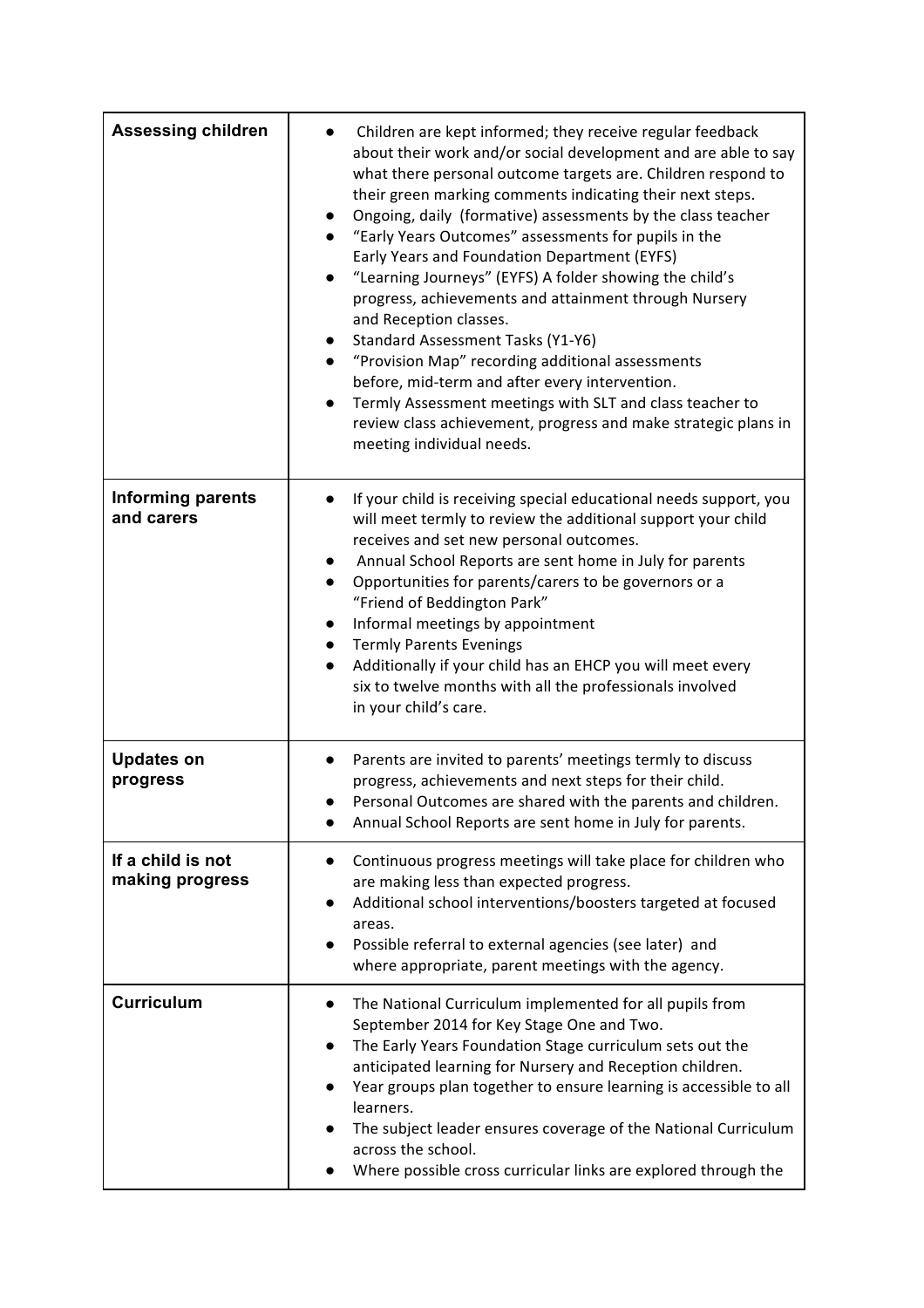|                                              | curriculum.<br>Children have the opportunity to an educational visit every<br>term linked to the child's learning in class.                                                                                                                                                                                                                                                                                                                                                                                                                                                                                                                                                                                   |
|----------------------------------------------|---------------------------------------------------------------------------------------------------------------------------------------------------------------------------------------------------------------------------------------------------------------------------------------------------------------------------------------------------------------------------------------------------------------------------------------------------------------------------------------------------------------------------------------------------------------------------------------------------------------------------------------------------------------------------------------------------------------|
| <b>Adapting for child</b><br>needs           | Differentiation within planning and delivery to take account of<br>$\bullet$<br>individual pupil needs and learning styles.<br>Grouping arrangements organised carefully to maximise<br>$\bullet$<br>learning opportunities for all "additional and different " support<br>for those with SEND.<br>Intervention/booster groups providing additional support may<br>$\bullet$<br>be used with individuals and groups.<br>Additional adults may be used to support groups, with<br>$\bullet$<br>independence as the prime outcome<br>External agencies where appropriate (see later).<br>$\bullet$                                                                                                              |
| <b>Teacher flexibility</b><br>on child needs | Teachers have a good understanding of the needs and learning<br>$\bullet$<br>styles of individuals.<br>Teachers are supported by well qualified teaching assistants in<br>$\bullet$<br>each class.<br>Beddington Park Academy applies a range of teaching styles<br>$\bullet$<br>and approaches such as 'learning partners' and will willingly<br>make reasonable adjustments to meet the needs of individuals<br>within the classroom.                                                                                                                                                                                                                                                                       |
| <b>Additional support</b>                    | Beddington Park Academy has access to a wide number of<br>$\bullet$<br>specialist services. These are all subject to their own access<br>criteria, time limits and in some cases, age restriction. Written<br>parental consent is required in most cases and many agencies<br>invite parents to meet with them at the outset of their<br>involvement and produce a report at the end.<br>Strategies and advice from agencies such as Educational<br>Psychology, Speech, Language and Communication, Special<br>Educational Needs Team, School Nurse, Speech and Language<br>Therapy, Occupational Therapy, Child and Adolescent Mental<br>Health Service, Sensory Impairment and Autism Spectrum<br>Disorder. |
| <b>Learning strategies</b>                   | Lessons are differentiated by the class teacher to meet the<br>$\bullet$<br>needs of all individual learners.<br>Learning tasks are introduced with an 'excite start', modelled<br>for the pupils and teaching points are addressed in the lesson.<br>Success criteria generated by the learner is always encouraged<br>$\bullet$<br>by teachers.<br>Teachers use 'next step marking' to support and give individual<br>feedback to the children.<br>The use of technology can be used to support and enhance<br>learning.                                                                                                                                                                                    |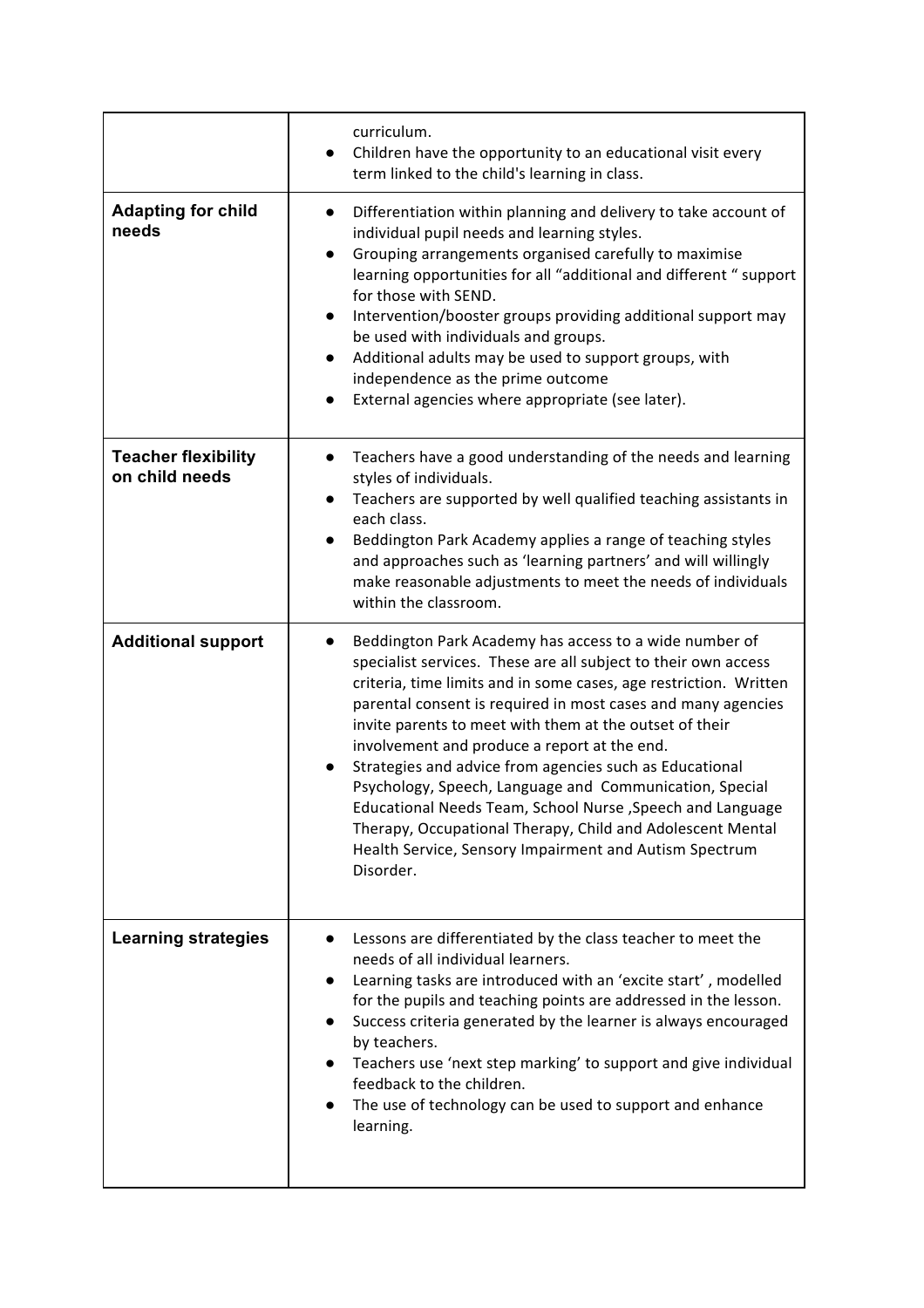|                                                | Some classes/identified children may be allocated support staff<br>and have access to guided group work-subject to funding.                                                                                                                                                                                                                                                                                                                                                                                                                                                                                                                                                                                                                                                                                                                                                                                                                                                                                                                                                                                                                                                                                                                                                                                                                                                                                                                                                                   |
|------------------------------------------------|-----------------------------------------------------------------------------------------------------------------------------------------------------------------------------------------------------------------------------------------------------------------------------------------------------------------------------------------------------------------------------------------------------------------------------------------------------------------------------------------------------------------------------------------------------------------------------------------------------------------------------------------------------------------------------------------------------------------------------------------------------------------------------------------------------------------------------------------------------------------------------------------------------------------------------------------------------------------------------------------------------------------------------------------------------------------------------------------------------------------------------------------------------------------------------------------------------------------------------------------------------------------------------------------------------------------------------------------------------------------------------------------------------------------------------------------------------------------------------------------------|
| <b>Meeting child needs</b>                     | External agencies can provide advice and may offer individual<br>$\bullet$<br>or group tuition depending on a child's individual need.<br>Class teachers attend an assessment meeting with the<br>headteacher, Inclusion manager and assessment coordinator<br>four times an academic year to discuss the progress of each<br>child. The children's progress are monitored closely and those<br>children not making expected progress are identified.<br>Strategies, interventions or boosters will then be put into place<br>to assist the child to make accelerated progress.<br>These strategies, interventions or boosters will be identified on<br>the child's personal outcomes and shared with the<br>parent/carer.<br>Each child on the SEN register will have their own individual<br>Pupil Passport (PP). The PP will identify the child's interests,<br>approaches, challenges and how the school can best support<br>the child with their learning.<br>Some children have a visual timetable which details the daily<br>$\bullet$<br>planned activities.<br>Personal workstations can be available to learners.<br>The whole school learning environment is current and supports<br>learning. Learning walls in classrooms support children with<br>their learning, showing a learning journey throughout the<br>week.<br>Reasonable adjustments are made to support individual<br>children with their learning. For Example, pencil grips, writing<br>slants or wobble cushions. |
| <b>Access to exams</b>                         | Pupil are assessed using formative and summative<br>assessments.<br>Reception children are baselined during the first few weeks of<br>school to establish their starting points.<br>For startuary assessments children generally access them in<br>their classrooms. Some children may require an alternative<br>learning area such as the library or our intervention rooms in<br>smaller groups with a higher number of staff to support them.                                                                                                                                                                                                                                                                                                                                                                                                                                                                                                                                                                                                                                                                                                                                                                                                                                                                                                                                                                                                                                              |
| <b>Additional support</b><br>or time for exams | Some pupils may meet NCA criteria at Key Stage 2 SATs for<br>additional time, a scribe or a reader<br>Children with sensory impairments may meet NCA criteria at<br>Key Stage 1/2 SATs and receive additional concessions.<br>Some pupils may require rest breaks or smaller groups                                                                                                                                                                                                                                                                                                                                                                                                                                                                                                                                                                                                                                                                                                                                                                                                                                                                                                                                                                                                                                                                                                                                                                                                           |
| Comfort, safety and<br>socialising             | School's Council empowers pupils and gives them a say in the<br>$\bullet$<br>way their school is run.<br>Pupil interviews which gain their views including on safety<br>issues.<br>Children are taught about fundamental British values, what<br>these are and how these shape our community.                                                                                                                                                                                                                                                                                                                                                                                                                                                                                                                                                                                                                                                                                                                                                                                                                                                                                                                                                                                                                                                                                                                                                                                                 |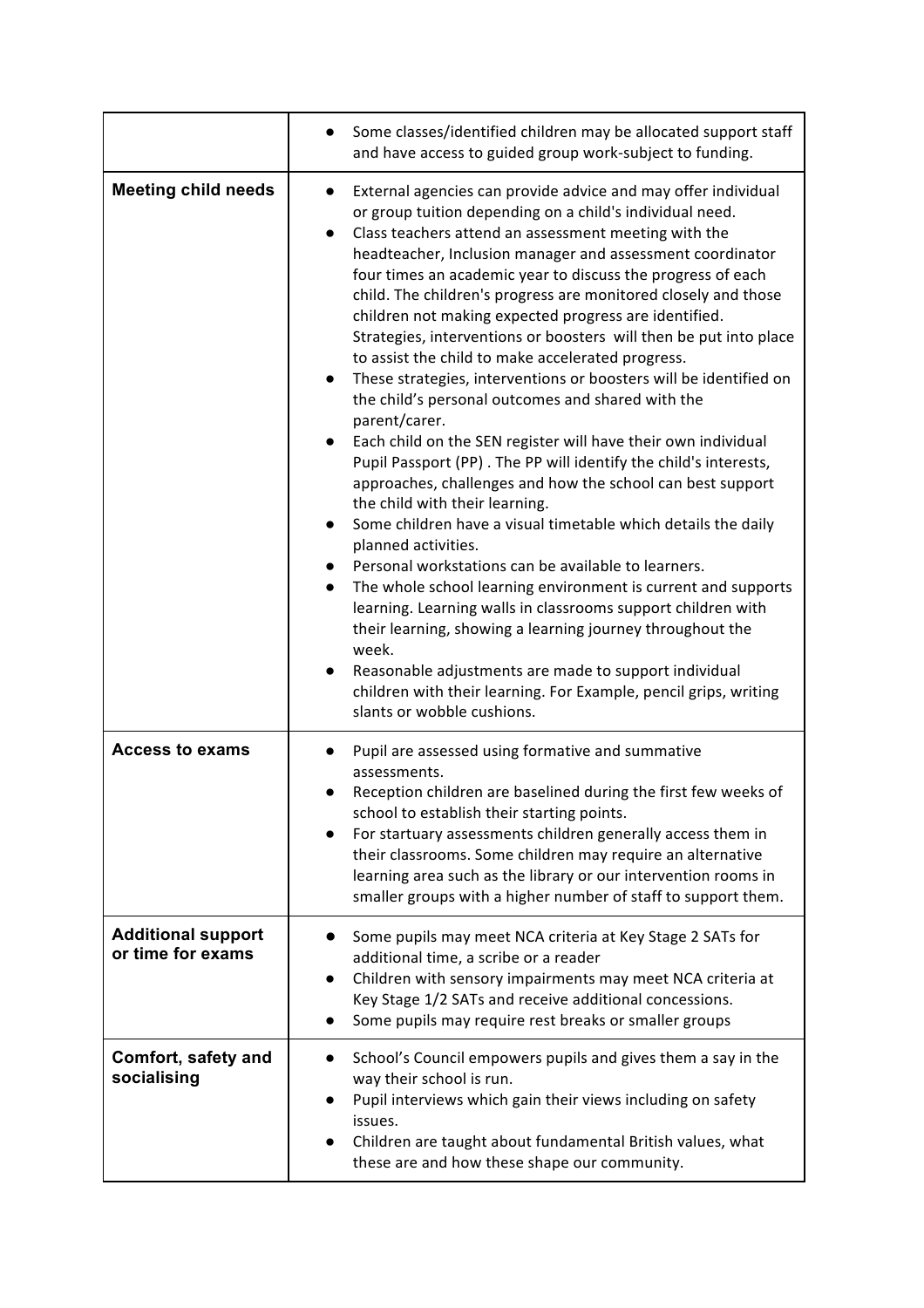|                                                           | 'Rights Respecting' develops children's understanding of human<br>rights and their responsibilities. Each class has displayed a class<br>charter relating to the children's rights.<br>Strong ethos of pastoral care<br>$\bullet$<br>Anti Bullying Policy and procedures<br>Focus on and awareness of vulnerable groups<br>$\bullet$<br>Staff presence at breaks and lunch, before and after school<br>Use of CCTV<br>$\bullet$<br>Whole Staff commitment to safeguarding<br>$\bullet$                                                                                                                                                                                                                                                                                                                                                                                                                                                                                                                                                                                                                                                                                                                                                                                       |
|-----------------------------------------------------------|------------------------------------------------------------------------------------------------------------------------------------------------------------------------------------------------------------------------------------------------------------------------------------------------------------------------------------------------------------------------------------------------------------------------------------------------------------------------------------------------------------------------------------------------------------------------------------------------------------------------------------------------------------------------------------------------------------------------------------------------------------------------------------------------------------------------------------------------------------------------------------------------------------------------------------------------------------------------------------------------------------------------------------------------------------------------------------------------------------------------------------------------------------------------------------------------------------------------------------------------------------------------------|
| Developing social &<br>emotional skills                   | PSHCE lessons delivered. Teachers facilitate 'circle time' when<br>$\bullet$<br>needed to incorporate social and emotional aspects of learning.<br>Each class has a 'worry box' which may scaffold the topic during<br>circle time.<br>Welfare Officer available on site<br>Social skills groups run if appropriate to learners who need<br>$\bullet$<br>additional support in understanding theirs and others'<br>emotions.<br>School motto "Learning, Sharing & Growing Together as<br>$\bullet$<br>Friends."<br>E-safety and cyber bullying is addressed at age appropriate<br>$\bullet$<br>level. All classes have an E-safety display in their classroom.<br>Access to specialist support e.g. Behaviour Support Team<br>$\bullet$<br>Access to a wide variety of school clubs during lunch time and<br>$\bullet$<br>after-school e.g. football/cooking/reading/choir<br>Good home/school liaison: Homework/Communication<br>$\bullet$<br>book/Class reports<br>Lunchtime supervisors are trained to facilitate play and have an<br>$\bullet$<br>understanding of the range of learning needs.<br>Visual timetables/cues to support more anxious pupils<br>Preparation for high school through meetings, visits, transition<br>books and intervention where appropriate |
| <b>Early Help Support</b><br>in the Community<br>(Tier 2) | We recognise that sometimes family's may require support; we<br>can approach a range of charity based groups and if necessary<br>complete a CAF referral. As a result a team of professionals<br>work with the family to decide what would be beneficial to the<br>child primarily and to the family.<br>We feel we are quick to identify challenges that children may<br>face that impact on their emotions and self-image. A range of<br>support can be in place to meet their needs.                                                                                                                                                                                                                                                                                                                                                                                                                                                                                                                                                                                                                                                                                                                                                                                      |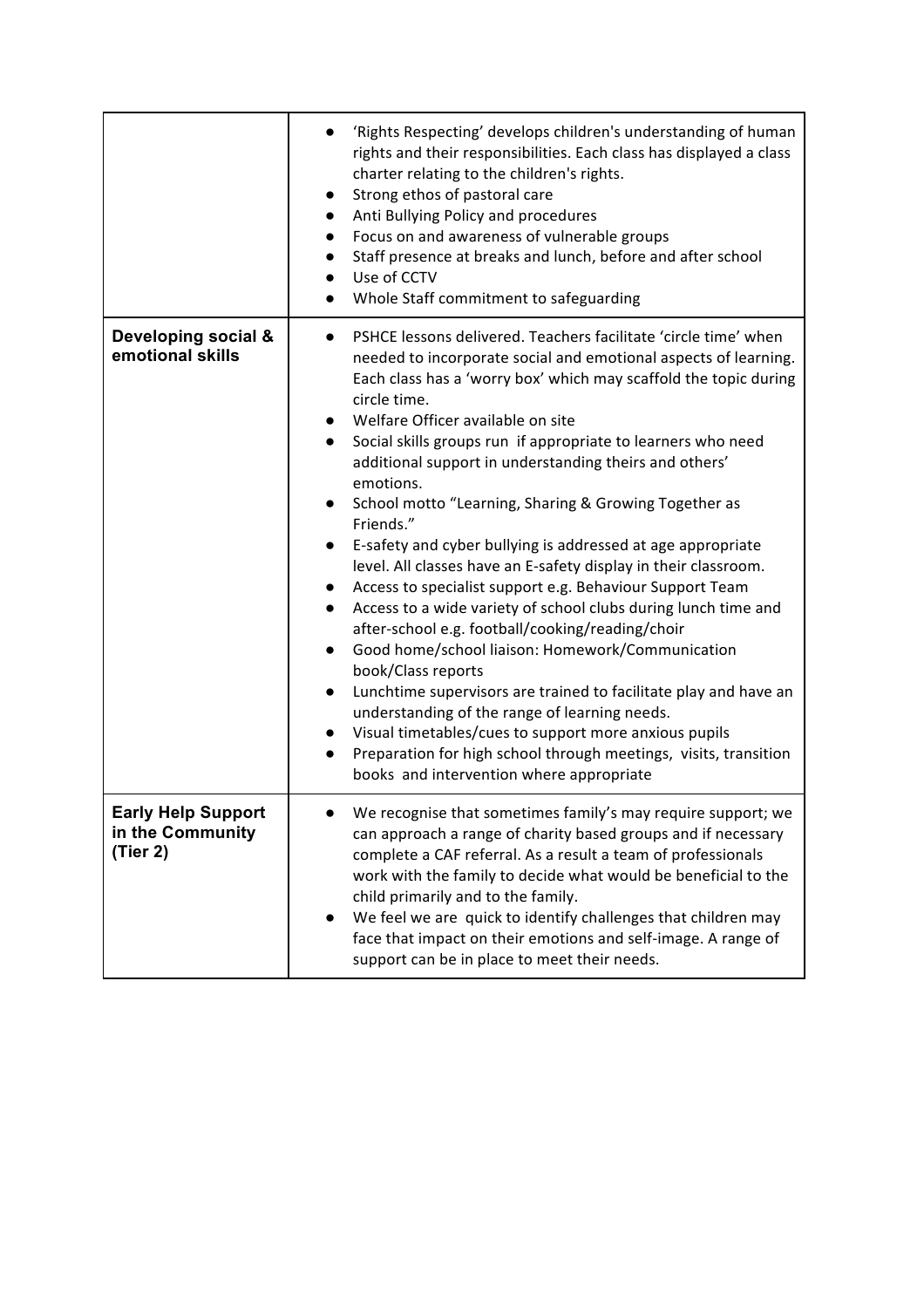| <b>Bullying</b>                       | At Beddington Park Academy we encourage the children to be<br>responsible for their own choices they make and that these<br>choices may result in varying outcomes.<br>The senior Leadership Team monitor behaviour for learning and<br>$\bullet$<br>support children, staff and families in sustaining high standards<br>of behaviour in school and at home through external support<br>services.<br>Inappropriate behaviour is managed working together with<br>$\bullet$<br>school, family and if needed outside agencies.<br>'Shine a spotlight on Friendship' is used if a friendship challenge<br>should arise. Children are supported by staff and overcome<br>differences. |
|---------------------------------------|------------------------------------------------------------------------------------------------------------------------------------------------------------------------------------------------------------------------------------------------------------------------------------------------------------------------------------------------------------------------------------------------------------------------------------------------------------------------------------------------------------------------------------------------------------------------------------------------------------------------------------------------------------------------------------|
| <b>Disability support</b>             | Beddington Park Academy is on one level with very few stairs<br>Wheelchair lift and ramps<br>There is one disabled toilet<br>Access to sensory room<br>School can refer to specialist services to seek advice regarding<br>$\bullet$<br>areas.<br>The school has a strong ethos in including children with SEN<br>$\bullet$<br>and disabilities . We comply with our duties under the Equality<br>Act 2010 e.g. we do not discriminate against children with<br>disabilities.                                                                                                                                                                                                      |
| <b>Accessing lessons</b>              | Reasonable adjustments are made to ensure children with<br>$\bullet$<br>disabilities can access all lessons i.e font styles and colours of<br>text to suit learners.<br>Some Occupational therapy equipment is made available such<br>$\bullet$<br>as chew bands, writing slants and wobble cushions.                                                                                                                                                                                                                                                                                                                                                                              |
| Who we work with                      | Beddington Park Academy works with a number of different<br>services including:<br>• Educational Psychology Service<br><b>Behaviour Support Service</b><br>Speech, Language and Communication Needs Service (SLCNS)<br>Speech and Language Therapy team<br>Autism Spectrum Disorder Service<br>Special Educational Needs Team<br><b>School Nurse</b><br>Paediatrics<br>Child and Adolescent Mental Health Service (CAMHS)<br>Limes college Sutton Primary mental health worker<br>Children's services<br>English as an Additional Language Service (EAL)                                                                                                                           |
| <b>Working with other</b><br>agencies | Referrals to services may be made following meetings with<br>$\bullet$<br>staff, parents.<br>Class teacher/SENCo discuss referral to external agency and<br>$\bullet$<br>parent/carers to explain the reason for the referral and the<br>benefits in seeking this support.                                                                                                                                                                                                                                                                                                                                                                                                         |